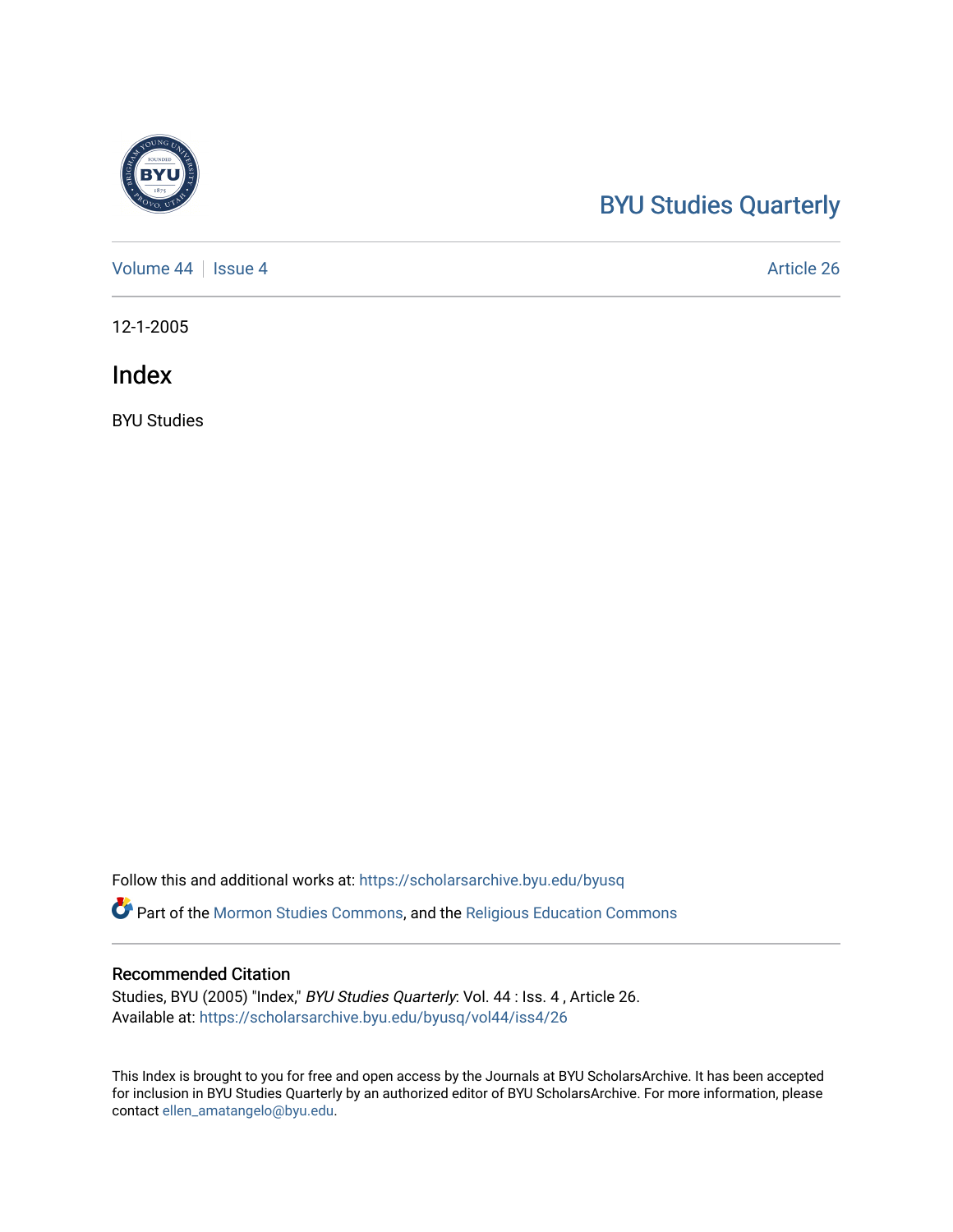# **Index**

#### **A**

Abraham, Book of, 55, 65, 78, 107, 113, 114, 121, 139 Adam and Eve, 65, 74 Adams, James, letter of, *23* Agency of man, 193 *American Religion: The Emergence of the Post-Christian Nation, The*   $(Bloom)$ , 9, 11, 20n22 Ancient scripture, revealed to Joseph Smith, 55, 64-66, 78, 107, 113-14, 3, *39*. *See also* Book of Mormon *Angel Moroni Delivers the Gold Plates to Joseph Smith on Hill Cumorah,* by Lewis Ramsey, 129 Antebellum America. *See* Jacksonian era Anthon, Charles, 15, 60 Anti-Americanism, affecting growth of Mormonism, 284, 285 Apocalypse of Weeks, 72–78 Apostasy, Christian, 63-64, 184, 262, 309 Apostles, and authority, 182-84 Articles of Faith, 145

Atonement of Jesus Christ as foundational message of Mormonism, 232–38, 309, 3 as symbolized by the cross, 234–38 Augustine, 57, 64 Authority in Christianity, 182-85, 206n30, 223–25 Joseph Smith's source of, 112–14, 83–84, 23–4 loss of apostolic, 176, 178, 184, 223-25, 309 in The Church of Jesus Christ of Latter-day Saints, 308-15 through Peter, 184, 224-25

#### **B**

Baha'is, compared to Mormonism, 277 Baptism for the dead, 119-201, 259 Beecher, Lyman, on America, 37 Berlin, Isaiah, 253–54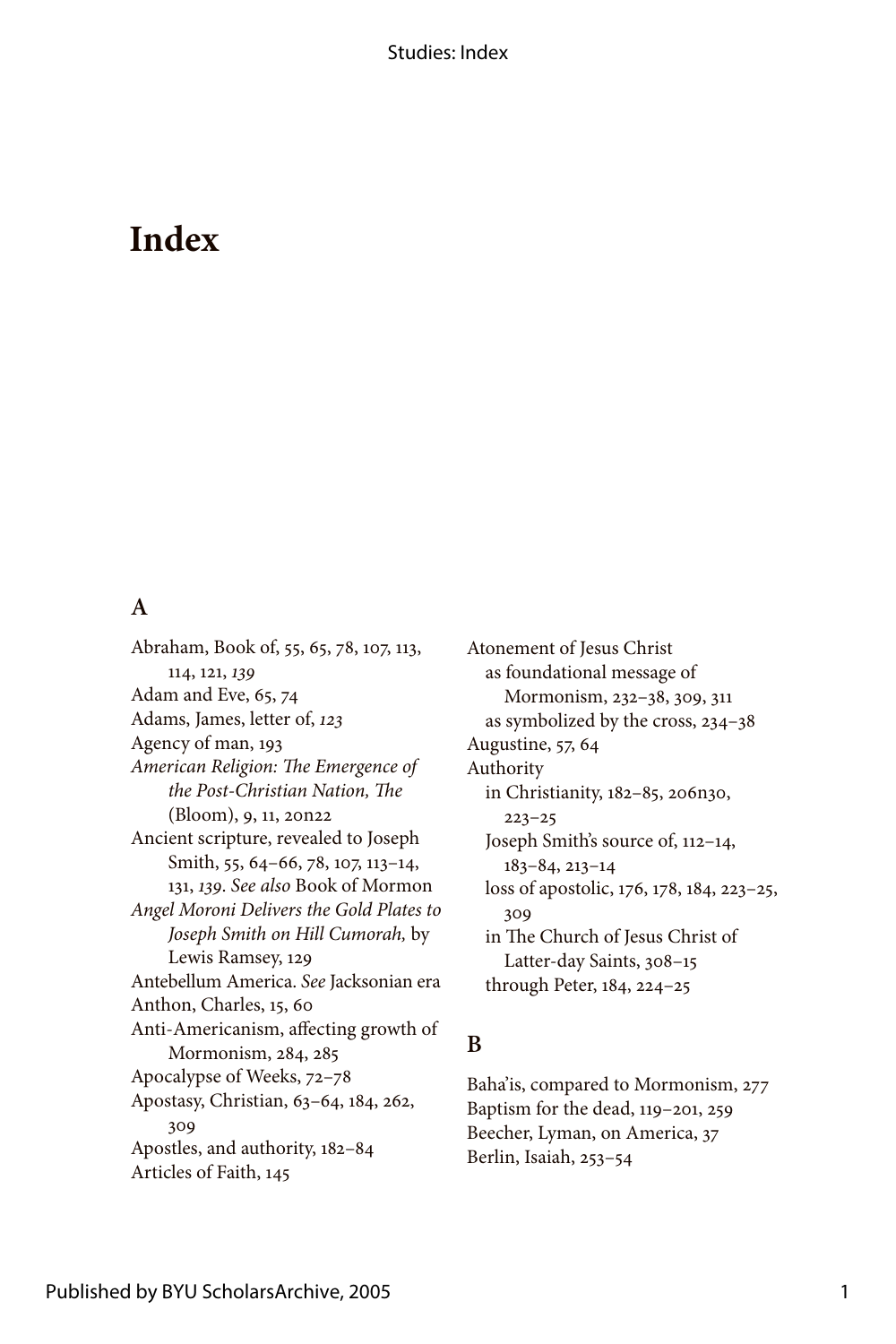#### 320 *The Worlds of Joseph Smith*

#### Bible

as closed canon, 57, 59, 70-71, 167, 78–82, 225–27 dispensations in, 55 history of prophets in,  $33, 45, 71 - 72$ Joseph Smith's translation of, 65, 131 lost books of, 70, 82n27 relationship to Book of Mormon, 16–17, 63, 69, 74–80, 166 supremacy of, 63-64, 183, 203n9, 272–73, 27 Bloom, Harold, *American Religion: The Emergence of the Post-Christian Nation, The,* 9, Book of Commandments, *40* Book of Mormon Alexander Campbell on, 5 appearance of Jesus Christ in, 166, 186–87, 191, 235, 257 archaeological evidence of, 83–98 authorship of, 5, 7-8, 18, 83-85, 96–98 chiasmus in,  $106$ ,  $115n2-3$ copyright application of, *36* criticism of, 83–98 difficulty of evaluating evidence for,  $105 - 9$ first edition of, *38* geography of, 85–89, *86, 88* history of Israel in,  $16-17$ ,  $73-80$ history of Native Americans in, 62 manuscript page, *30* and Mesoamerican civilizations, 89-91, 102n20-21, 132, 133 mother of the Lord in, 75–76, 78 origins of, 4–7, 83–85 population counts in, 92–93 purpose of, 157 redemptive theology in, 242 relationship to Bible of, 16, 63-64, 73–80 teaches Joseph Smith his role, 14-17 timekeeping in, 89-91 title page of, 137 translation into Danish, *49*

translation of, 14-17, 27, 45-46, 60-6, 83–84, 95, 98, 30, 302 Zedekiah in, 69 Books lost, of Old Testament, 70, 77 sealed,  $77$ Brodie, Fawn, *No Man Knows My History*, 5, 8–9, 32 Brooke, John, Refiner's Fire, The, 9– Brown, Albert, letters of, *121*, *127* Buddhism, 46, 277 Burned-over District, 4, 27, 46, 266

#### **C**

Campbell, Alexander, as a restorationist,  $31-38$ on Joseph Smith, 5, 6, 32, 34 Canon, closed, 57, 59, 70–71, 167, 178– 82, 225–27 Catholic dogma, and Protestantism,  $215 - 16$ Christ. *See* Jesus Christ Christianity recent growth of, 255 theology of, Joseph Smith challenges, 75–202, 273 translatability of, 280–8 *See also* Authority; Bible; Christology; God; Jesus Christ; Revelation; Salvation Christology diversity of, in Christianity, 185-86, 26 Joseph Smith's, 186-88, 231-42, 313-15 Pauline, 186 Church of Jesus Christ of Latter-day Saints, The academic study of, 07, 299–300 acceptance into mainstream Christianity, 25 as achievement-based religion, 259–62, 309– as an American religion,  $5$ ,  $11$ ,  $23-27$ , 263–64, 266, 284, 297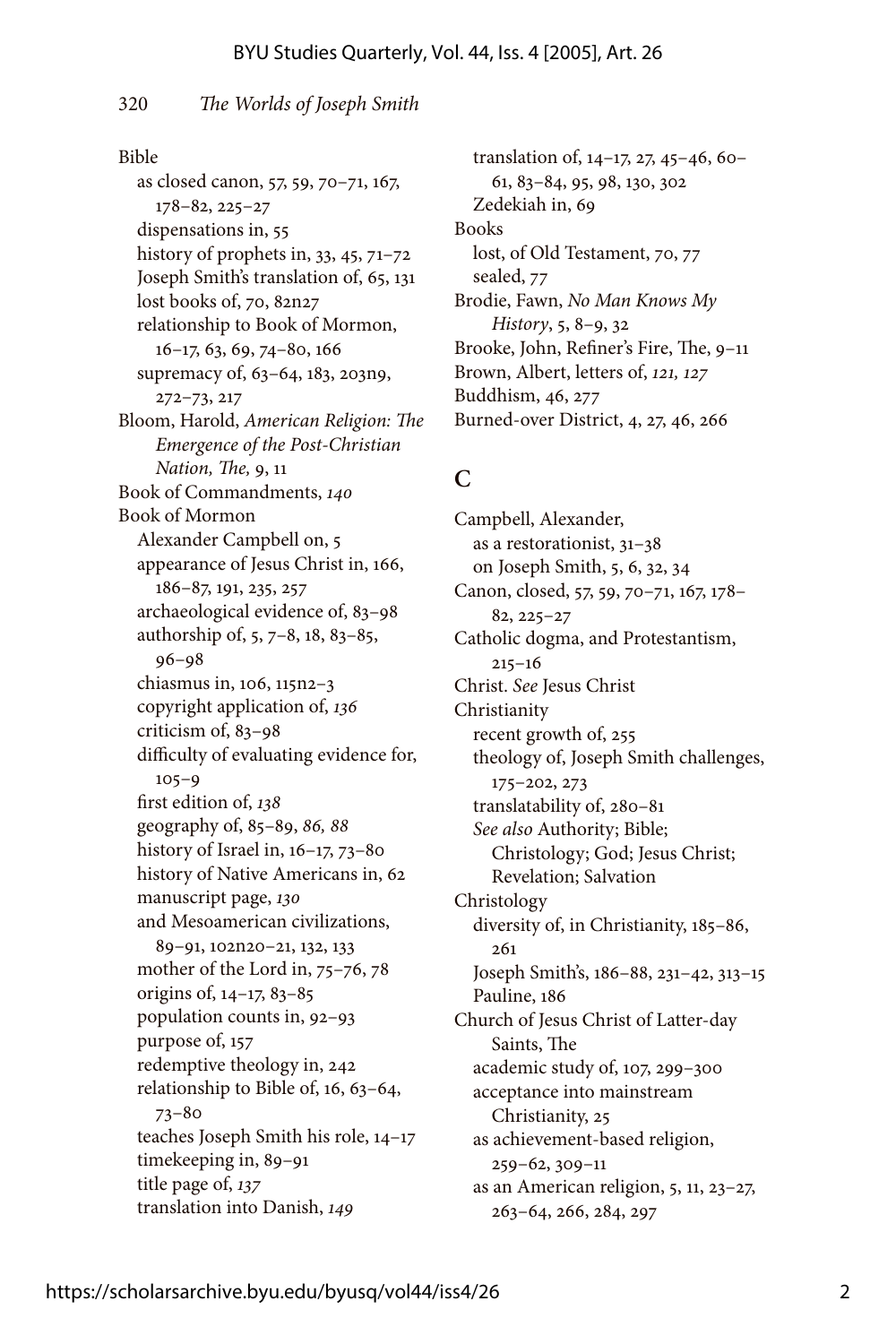#### Studies: Index

appeal of, 25, 214, 218-19, 256-60 changes in, 242–46, 282–84, 295–96 conditions of growth of, 299–302, 34 converts to, early, 256 critics of, 243–45 dissent in, 262–63 doctrinal stability of,  $231-42$ ,  $313-15$ emphasizes Jesus Christ, 231-45 growth of, 254–55,293–96, 302–4 Islam, compared to, 292n77 Jehovah's Witnesses, compared to, 278–80 Judaism, compared to, as new religious tradition, 272–78, 285–86, 298–302 organization in 1830 of, 62, 303 Pentecostals, compared to, 217 population count of, compared to other religions, 277 publishes *Millennial Star*, 143 scriptural literacy in, 242–43 social patterns of, 301-2 sustaining leaders in, 262–63 terminology of, 213 translatability of, to non-American cultures, 280–85 work ethic of, 259–60 as world religion, 10, 233-69, 271-85, 293–304, 33–5 youth of, 249n35 Circularity in theology, 225–27 Columbus, Christopher place of, in American history, 3–4 statue of, at Pepperdine, 31-32 Courage, of confidence, 264–69 Cross, of Jesus, 234–38

## **D**

Danish, Book of Mormon translated into, *49* Dante, 58 Dead Sea Scrolls, 70, 80, 108 Deification, doctrine of, 58, 74–76, 94–97, 287n24 Deuteronomists, 71–72, 80

#### **E**

*Early Mormonism and the Magic World View (Quinn)*, 10 Eddy, Mary Baker, 218-19 Edwards, Jonathan, 58, 63 *Eine Stimme aus de Schoose de Erde,* 46 Enlightenment rationalism, 227–30 Enoch, and the Apocalypse of Weeks, 72–73, 75–76, 78

#### **F**

Faith, and doubt, 228–30 Fall of man,  $195-97$ False prophets Campbell's examples of, 6 hatred towards, 6–7 Fanaticism, and violence, 6–7 First Vision, The as beginning of continuing revelation, 153, 180-81, 226 historicity of, 228 Joseph Smith's reaction to, 12-13, 27, 60, 64, 23–4 local reaction to, 13, 43 as source of Joseph Smith's knowledge of Christ, 186, 188 *Founder of Mormonism, The* (Riley), 7–9, 38

## **G**

Gahagan, Lucius, bust of Joseph Smith by, *50* Gifts of the Spirit, 217 God and the Godhead, 190 man in image of, 189-90, 219 man's relation to, 190–97, 218–19 nature of, 142, 188-91. *See also* Deification Gold plates. *See* Book of Mormon, translation of; Plates, metal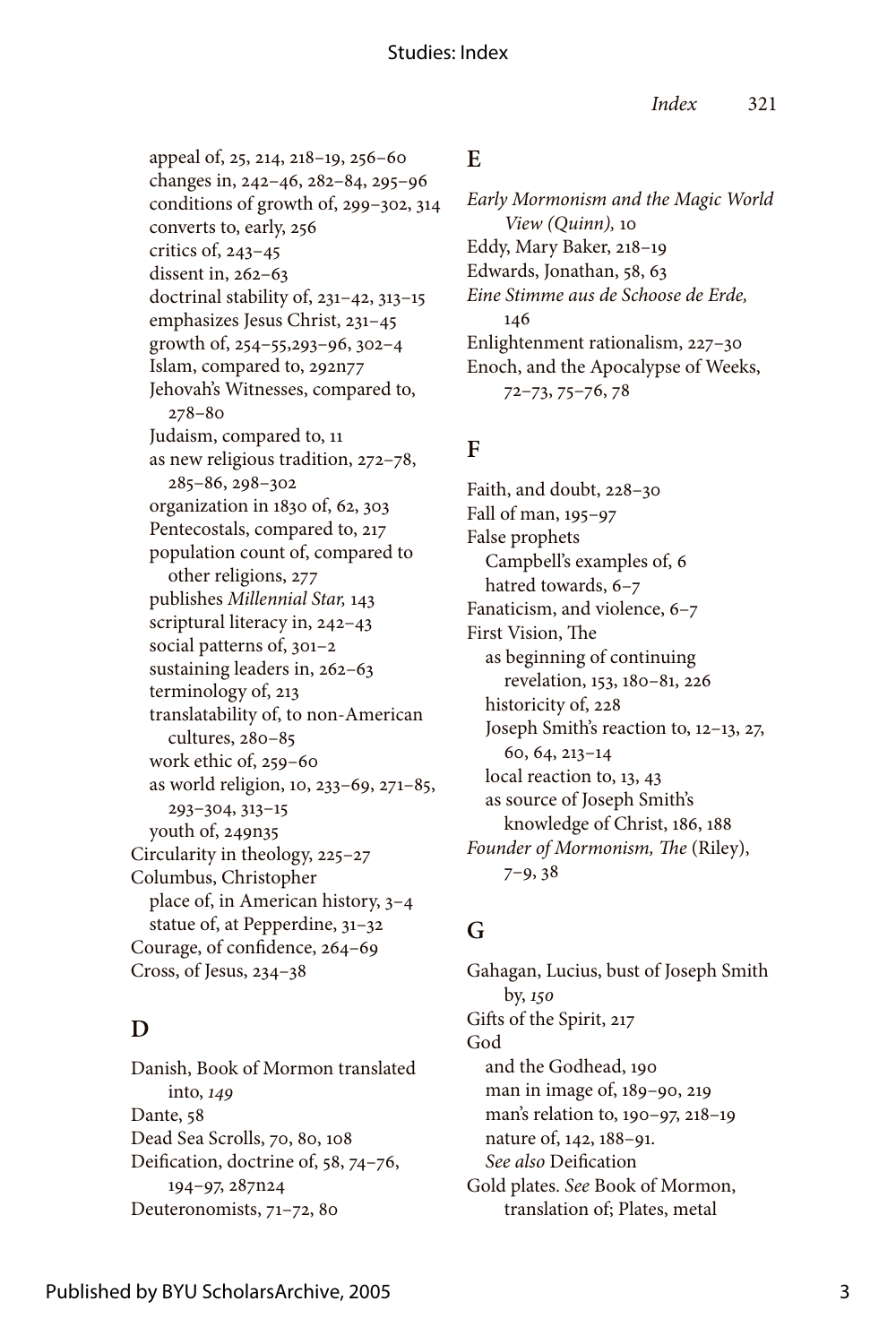#### 322 *The Worlds of Joseph Smith*

Grace. *See* Salvation, by grace Greek fathers, doctrine of deification among, 287n24

#### **H**

Harris, Martin, 14, 15 **History** biographer's task in writing, 21-23 comparative, 47–49 and myth, 6 national, of Joseph Smith, 5–9, 24–27, 32–34 need for objectivity in, 21-23 subjective nature of, 3–4, 4 transnational, of Joseph Smith,  $9-11$ , 25, 33, 38–39, 42, 45–46 "How Great Thou Art," 220 Hyde, Orson, 46, 293

#### **I**

*Incidents of Travel in Central America, Chiapas, and Yucatan,* by John Lloyd Stephens, *32* Intermountain West, Latter-day Saints' move to, 294–95 Israel, and Book of Mormon, 16-17

## **J**

Jacksonian era, 22, 25, 26 Jehovah's Witnesses, compared to Mormonism, 277–80 Jerusalem, preexilic, 69–73 Jesus Christ atonement of, 232–38, 309, 3 atonement of, symbolized by the cross, 234–38 identity and mission of, 185-88 as Jehovah, 79–80 *See also* Christology; Salvation *Joseph Smith,* by Danquart Weggeland, *35*

*Joseph Smith,* by Lucius Gahagan, *50 Joseph Smith,* by Sutcliffe Maudsley, *25, 34 Joseph Smith: The Making of a Prophet* (Vogel), 9, 32 Josiah, reforms of, 70–72 Judaism, ancient elements of, and Joseph Smith, 45

#### **K**

King Follett Discourse, 42, 268

#### **L**

Lamb, M. T., 87, 89–90 Leadership, sustaining of, by Latter-day Saints, 262–63 Lee, Ann, 35, 36, 38, 43–44 Lehi dream of, symbols in, 75–77 journey of, compared to ancient stories, 78–79 Library of Congress holdings about Mormonism, ix–x gallery display at, 119-50

#### **M**

Magic, 10, 14, 24, 45 Martyrdom, Catholic views on, 258. *See also* Smith, Joseph, death of Maudsley, Sutcliffe, portraits of Joseph Smith by, *25, 34* Mesoamerican civilizations, 89–9, 102n20-21, 132, 133 Millenarianism, 33–38, 44–45, 6, 256–57, 294 *Millennial Star, 43* Missionary work courage required for, 266 in early LDS Church, 293–95 focused on individuals, 158 in the Philippines, 162-67 relationship to Manifest Destiny, 25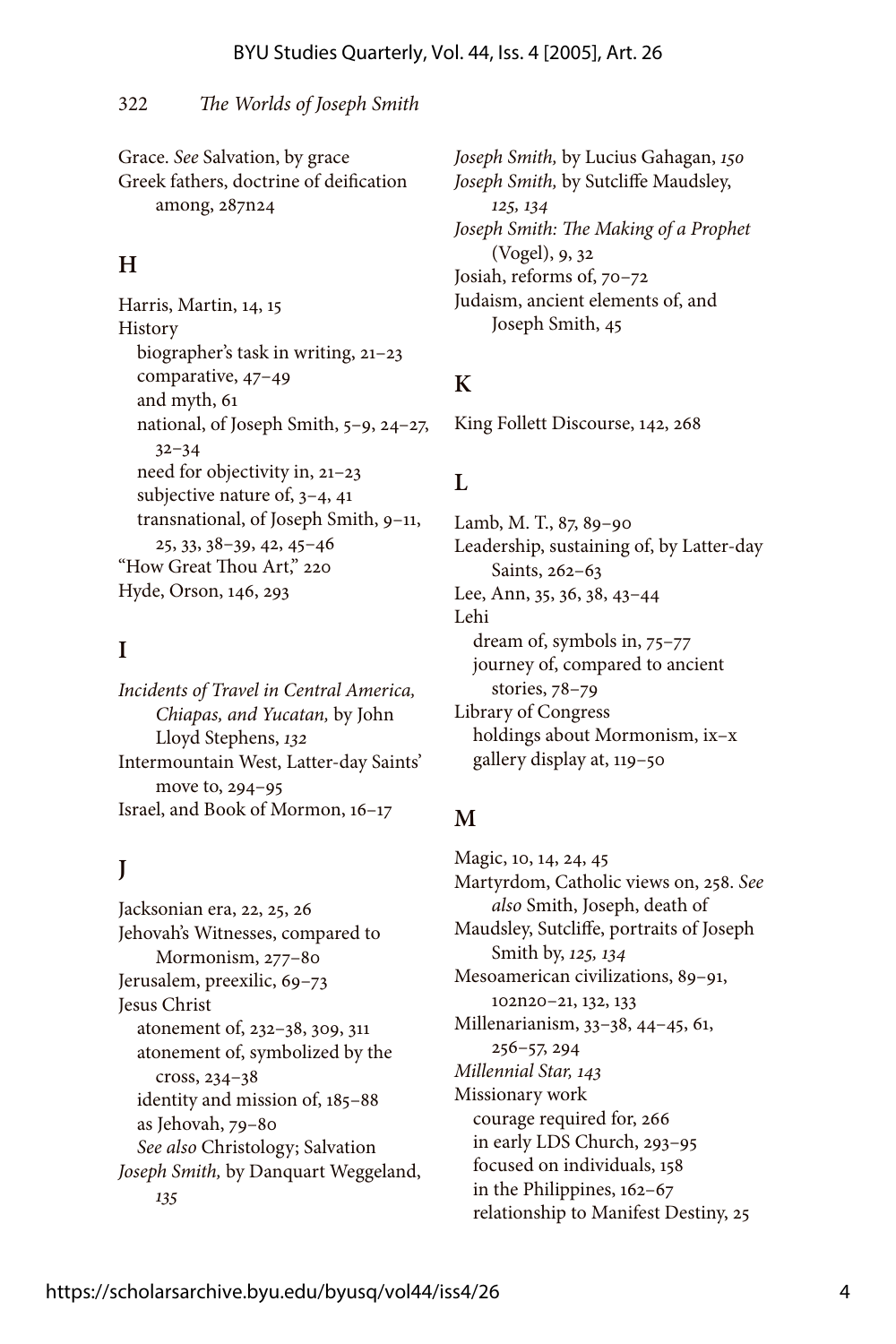#### Studies: Index

Missouri, petition of complaint from, *22* Modern-day prophet. *See* Revelation, continuing Mormon churches other than LDS Church, 257, 263, 272, 303, 304n3 Mormonism. *See* Church of Jesus Christ of Latter-day Saints, The *Mormonism in All Ages* (Turner), 6, 32 *Mormonism: The Story of a New Religious Tradition* (Shipps), 9– Moroni, visit to Joseph Smith, 14-15, 20n27, 43, 63, 70, *29* Moses, Book of, 55, 65, 67, 78, 131, 189-9, 95. *See also* ancient scripture Moses, history of, rises in prominence, 72, 80 Mosiah, as translator like Joseph Smith, 5 Music, in LDS Church, 34

#### **N**

Nauvoo, 125 Nauvoo Temple, 128 New Birth experience, 12-13, 228, 262 New Jerusalem, building of, 293 New York. *See* Joseph Smith, New England heritage of *No Man Knows My History* (Brodie), 5, 8–9, 32 Noyes, John Humphrey, 35–36

## **O**

Olson, Roger, *The Story of Christian*  Theology, 175-76, 182 Oneida Community, 35–36, 38

#### **P**

Paine, Thomas, on America as new beginning, 36 Parallelomania, 47-48, 107

Pentecostalism, and authoritative revelation, 217 Peter, 184, 223-25 Phelps, W. W., diary of, 131 Plates, metal, 95 "Poor Wayfaring Man of Grief, A," 170 Priesthood authority, 112-14, 182-85, 308-10 extended to all LDS men, 283, 295–96 loss and survival of, 80 restoration of, to Joseph Smith, 184 Primitivism, and Joseph Smith, 42, 30

## **Q**

Quincy, Josiah, on Joseph Smith, 5–6 Quinn, Michael, *Early Mormonism and the Magic World View, 10* Qur'an, 78

#### **R**

Ramsey, Lewis, art by, *29* Rational choice theory, 257–58 *Refiner's Fire, The* (Brooke), 9– Restoration movements in American culture, 31-39 Restoration of charismatic Christianity, 42–43 of dispensations, 55, 181 *See also* apostasy of early Christianity Revelation in apostolic calling, 75 categories of, 225–26 Christian views of,  $178-80$ ,  $215-18$ continuing, 57, 64, 109-12, 153-55, 67, 77–82, 226, 244 in Deuteronomists' scripture, 7 through the Holy Ghost, 168-69 Joseph Smith's process of receiving, 60–61, 71, 72, 111, 167–69, 180–82,  $217 - 18$ personal, 42-43, 154-56, 168-70, 229–30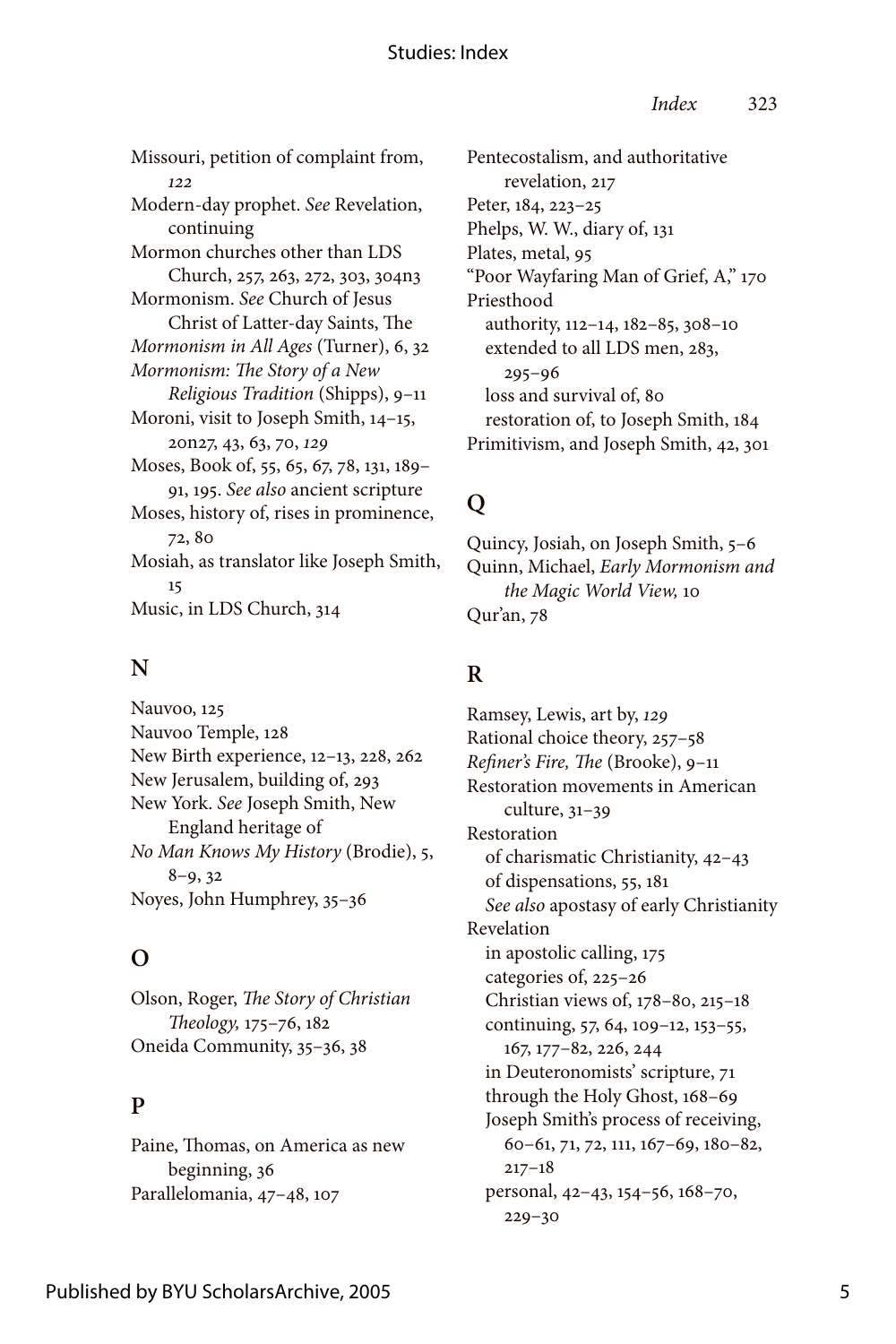324 *The Worlds of Joseph Smith*

Revival preachers, 12-13, 23-24 Riley, I. Woodbridge, *The Founder of Mormonism*, 7–9, 32, 38 Rogers, David W., portrait of Joseph Smith by, 121

#### **S**

Salvation by grace, 96, 238–42, 260–62, 288n26, 30– Christian views on, 198-99, 256 degrees of, 199-200 for the unbaptized, 199-201 Sealing of families, 199-201 Second Great Awakening, 23, 36, 46 Seer stones, Joseph Smith's use of, 5, 12, 4–7, 27, 45 Shakers, 35, 38, 43–44 Shipps, Jan on contradicting themes in Joseph Smith's early life, 12 *Mormonism: The Story of a New Religious Tradition*, 10-11 Smith, Emma Hale, 130 Smith, Joseph, Jr. authority of, 112-14, 183-85, 225-27 and Book of Mormon. *See* Book of Mormon books on, 5-11, 32, 41 character of, 14, 28, 55-56, 84-85, 96–97, 58–62, 264–66 childhood of, 24, 27-29, 159 compared to biblical prophets, 6, 33, 38, 45–46, 7–72, 26, 273 critics of,  $5-11$ , 23, 32, 34, 83–98 death mask of, 126 death of, 127, 160-61, 257-59, 303 friends of,  $159-60$ histories of, writers' bias in,  $4-11$ ,  $41$ , 48 impact of, for LDS converts, 162-67 influence of evangelical ministry on,  $12-13$ 

lack of education of, 156, 159, 164, 169 learns his role as prophet and seer,  $14-17, 60-63$ New England heritage of, 4–9, 24, 219 paintings and sculpture of, *20, 34, 35, 50* persecution of,  $29, 160-61$ presidential campaign of, *24* as product of American environment, 5-11, 23-27, 32-35, 38, 49 as a prophet, 4–7, 38–39, 44–46, 61-62, 109, 111, 153, 159, 214, 216, 225 psychological analysis of, 7–9, 28–29 rejects Christian tradition, 58–59, 63–66 as restorer of the past, 109-14 as a romantic, 24, 34, 56, 84–85 as son of American Revolution, 4–5 teachings on Christ, 186-88, 231-32, 236, 239, 247 teachings on God and man, 57–58, 57, 65–66, 88–97, 28–20, 274 transcends his time and place, 18, 38, 59, 66–67, 09–2 as translator, 12, 14-17, 45-46, 60, 64-65, 85, 131, 302 as treasure-seeker, 14, 18n27 warns of last days, 44 Smith, Joseph, Sr., 14 Soka Gakkai, compared to Mormonism, 277 *Sola scriptura*. *See* Bible, supremacy of Sorenson, John, 88, 89 Spaulding manuscript, 7-8, 107 Stark, Rodney, on growth of Mormonism, 254–55, 271–85, 297–98, 300–30 Stephens, John Lloyd, 132 *Story of Christian Theology, The (Olson)*, 175–76, 182 Sufism, compared to Mormonism, 277